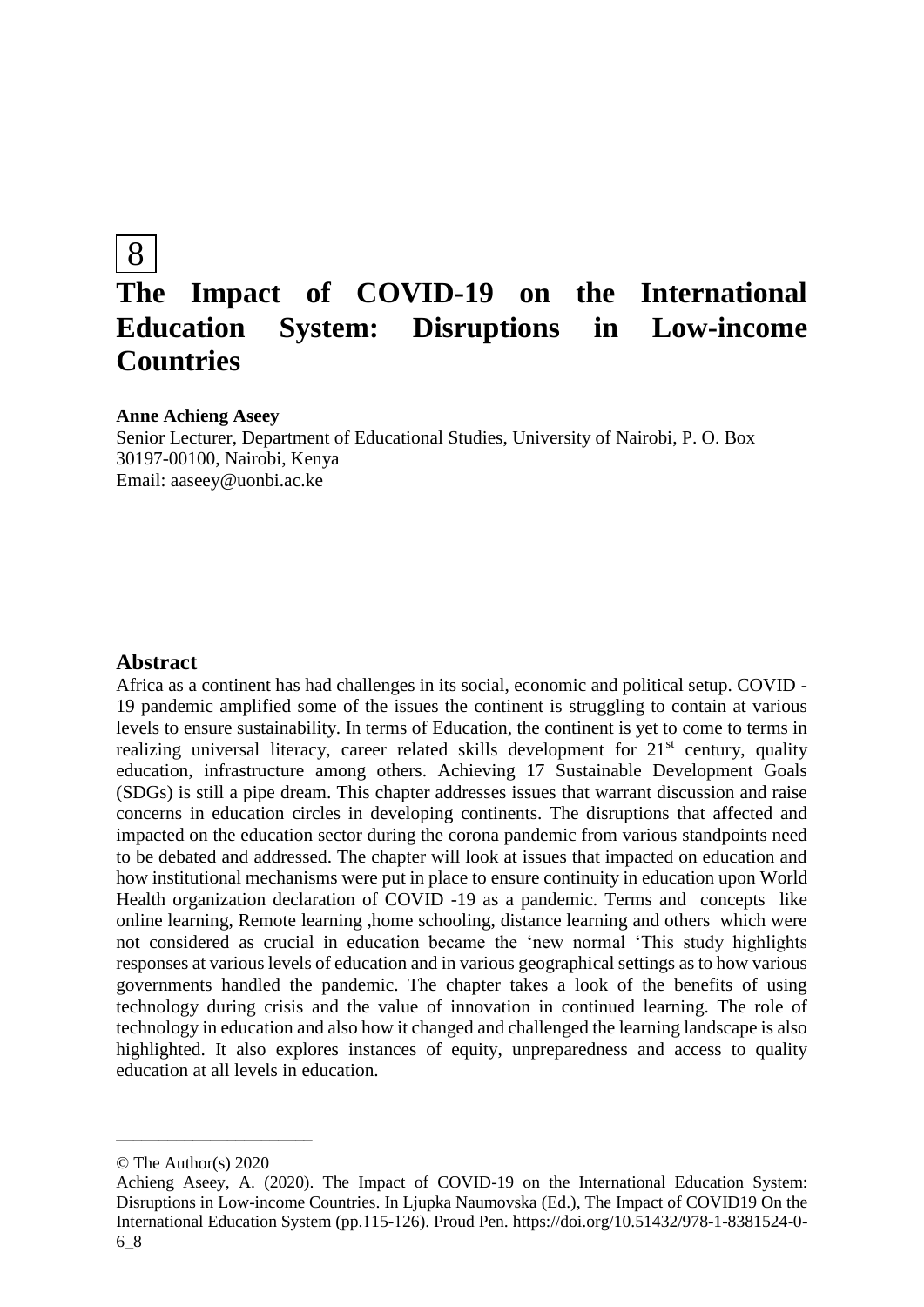## **1. Introduction**

There is a strong belief that education is one of the way human beings can get out of poverty and other earthly troubles to become more responsible, empowered, value and conscious of the needs of the society. Since March 2020, COVID-19 pandemic has had an impact on people's lives, behavior, ecosystem and symbiotic relations that exist from various perspectives. Ricardo (2020) noted while the Covid-19 crisis has exposed the fragility of Australia's higher education sector, it has also delivered positive outcomes that will endure long after campuses reopen.

My students and I have found that seeing one another in our homes has taught us to be more human and aware of our differing personal circumstances. We've also learnt that it's just as easy to organize a guest lecture from New "York or Barcelona as it is from Melbourne or Sydney; that Zoom is great for remembering everyone's names; and that you need not be in the same city, state or even country as your students to lead a course.

The sustainable development Goal 4: Quality education is a major focus in education for all countries. But most African countries despite the pandemic, quality of education offered as compared to the developing countries is still not at par. Several factors impact on quality key among them is the fact that it is second most populous content in the world. This can impact on quality and also on SDG Goal 1: No Poverty. Wekesa (2020) noted that parallels have been drawn between the current crisis and past crises of all kinds. Because the pandemic is both a health and economic problem, the global financial meltdown of 2007/08 has particularly shown an unnerving similarity. This was in reference to Africa where the pandemic showed the differences in governance and emergence uptake with hitches of unpreparedness and uncertainty in most circumstances.

## **Status of Education in Africa**

In most developing countries, teacher preparation process, learners preparedness at all stages, infrastructure, quality, access, population, finances and teacher preparation has been some of the major bottlenecks among others Africa experiences. Scholars noted various areas of concern even before the pandemic and one of the most noted was education in crisis situations. The report further elaborates that in Africa the crisis in education are further confounded by military attacks on education institution;

Those attacks and military use of schools and universities represent a huge threat for students and teacher's security as they damage and destroy the few available school infrastructures. It lead to high drop-out rates, reduce enrollment and lower the teaching quality and the results. Girls are particularly negative affected as it exacerbates the challenges they already face to access education in conflict zones. (CESA 16-25 2016 – 2025 pp.8)

There is need to generate an interest, more debates and research on how best this situation hampering education in Africa could be resolved during and after the pandemic. This will create new understandings and stakeholder pathways on how people engage and learn during crisis like COVID -19. The disruptions could be taken as assets and opportunities to create new frontiers especially in developing countries where the education systems need to be planned for and become more innovative to contract the various challenges hindering effective teaching and learning process.

Incheon declaration (2015) noted the serious concerns in education like the fact that a large Proportion of the world's out-of-school population live in conflict-affected areas, and that crises, violence and attacks on education institutions, natural disasters and pandemics continue to disrupt education and development globally. The corona pandemic is just one of the pandemics which has hit the education sector hence there is need;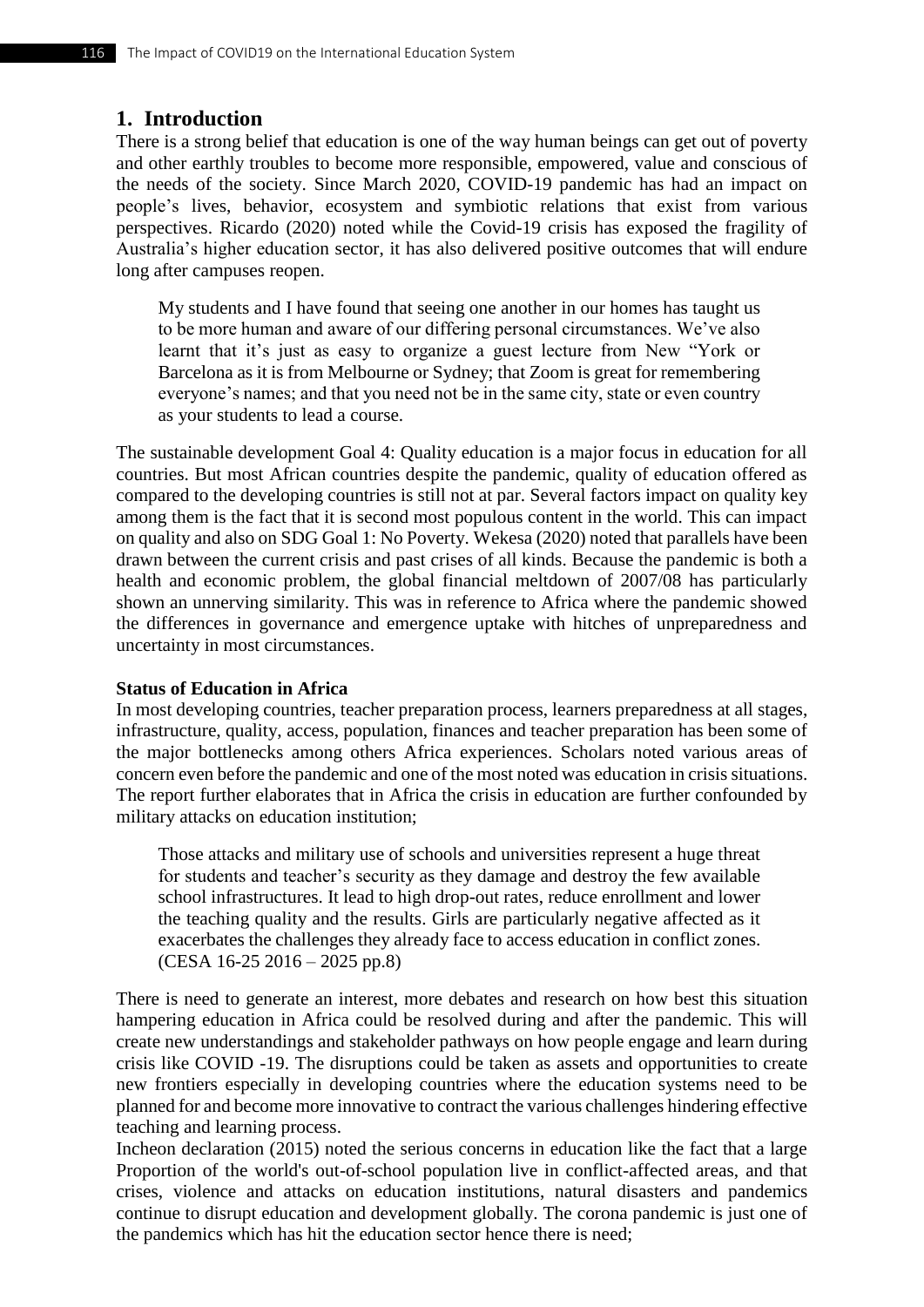.. for education stakeholder to commit to developing more inclusive, responsive and resilient education systems to meet the needs of children, youth and adults in these contexts, including internally displaced persons and refugees. We highlight the need for education to be delivered in safe, supportive and secure learning environments free from violence. We recommend a sufficient crisis response, from emergency response through to recovery and rebuilding; better coordinated national, regional and global responses; and capacity development for comprehensive risk reduction and mitigation to ensure that education is maintained during situations. Incheon declaration (2015).pp 6-7

In Africa, most activities from social, political and economic stalled due to Coronavirus outbreak. The African Union (AU), Centre for Disease Control (CDC) officials stated that the coronavirus epidemic was an "existential war for the continent. In education sector, the situation may never be the same with over 1, 268,164,088(72%) of learners out of their institutions in over 177 countries in April 2020. These institutional closures, alongside hashtags like, lockdown, social distancing and stay at home requires new innovative approaches to conceptualize. The school in its own way is not only abuilding of *'brick and mortar '*but carry with it a lot of symbolic significance to the learners, teachers, parents and the community. Schools and other educational institutions are central to a number of people's lives. Stromquist (2018), indicated that, contemporary society makes it imperative that all of us have access to formal education, with the result that most children and youth spend many years in schools. Further, adults who serve in them sees the schools as much more than a place of work as they double as vital places to shape the mental horizons of new generations, to convey both wide and deep knowledge, to foster values that produce healthy and stable societies, and to promote solidarity and avoid rivalry and hatred.

Planning for education in this pandemic requires three approaches. The first is a stop gap approach to ensure Maslow before Bloom, safety and survival first before formal education, during this first school closure. The second approach will include carefully considered longterm solutions that address the inequities in education that are exposed when schools are not physically accessible. The third approach will spark pedagogical innovation towards blended learning in all schools and other education institutions for inclusive and equitable education for all. These approaches proved crucial during the pandemic when various approaches had to be utilized to make learning realistic though with various degrees of success and failure.

The COVID -19 pandemic saw the role teachers carry and the various responsibilities attached to their responsibility. In most countries in Africa school classrooms have remained remarkably consistent over time and acts as geographical space where learners and the teacher converge. The teacher basically interact with the learners in the enclosed environment. During the pandemic, school children lost access to their teachers, their classmates, and the school environment which they have been familiar with.

One parent respondent had this to stay," in the slums in Nairobi County in Kenya Nairobi ,it's hard and expansive to have the children at home as they eat and play a lot'.

Another respondent, a male university student aged 21 years old indicated that, 'the pandemic has made them to relook at education and skills acquisition. He has taken time to work on income generating project during the pandemic and has put education a side for a while.

This scenarios creates challenges for the strategies which various frameworks have been working on to improve education in countries in Kenya.To implement the 2030 Education Agenda (Incheon declaration 2015), the focus were on the relevance of teaching and learning, right through to higher education. This involves adapting curricula and pedagogies, training teachers and drawing on new knowledge from the field of cognitive sciences. This adaption could have worked well for teachers during COVID-19.The need to challenge the entrenched model of the school classroom has slightly been integrated in few countries in Africa. Such challenges could not allow proper in mentation of online learning, remote learning and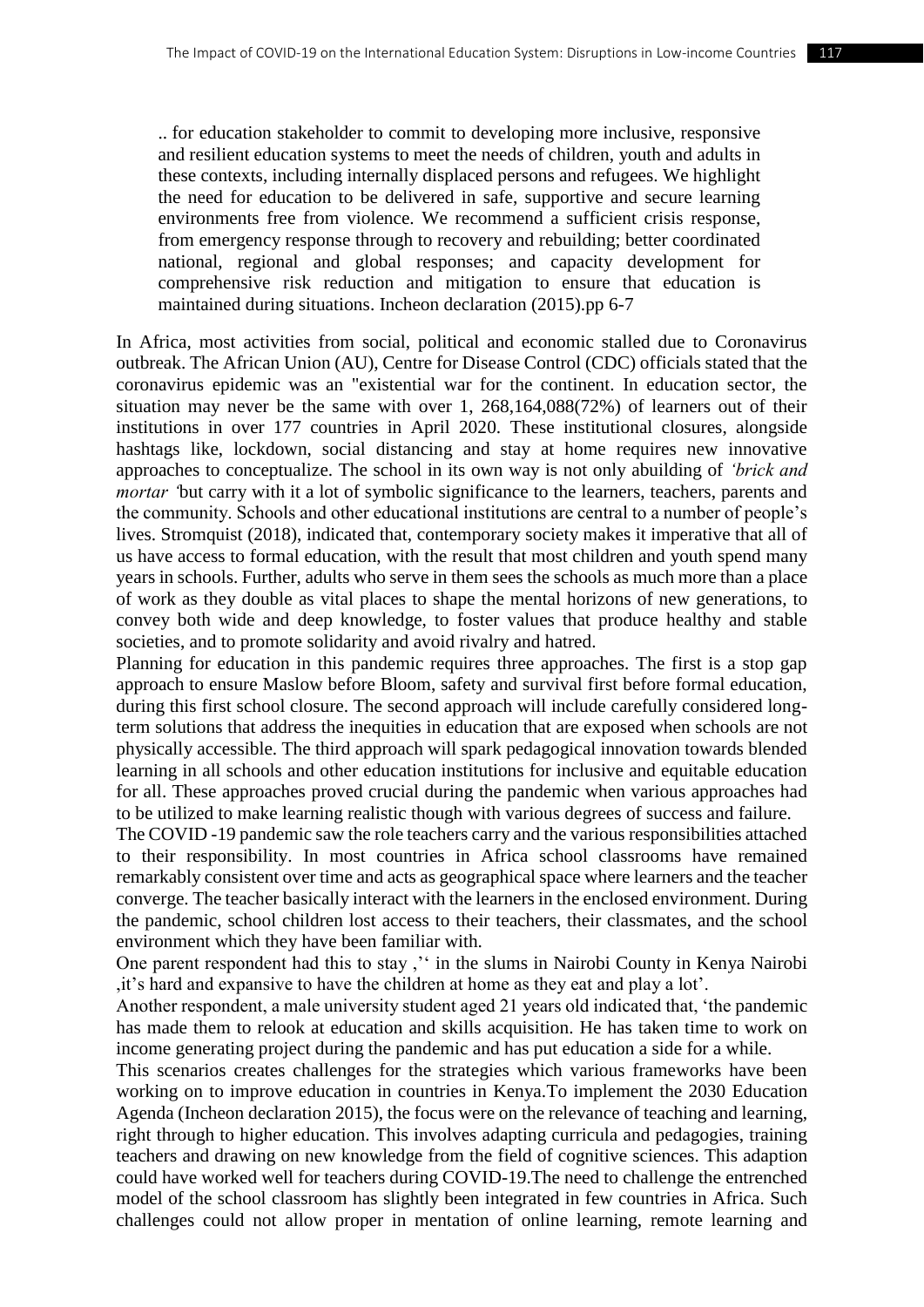blended learning in most countries especially in Sub Saharan Africa and other countries where systems were not in place. The challenge on remote learning was expounded during COVID 19 as follows;

It's a problem facing millions across the African continent. "There are approximately 250 million students that are sheltering in place or quarantined or under emergency orders or just can't be in classrooms," and "It's an enormous amount  $-75%$  percent of them  $-$  as a consequence of the abrupt nature of the shutdowns, don't have access yet to the innovative remote learning tolls" former U.S. ambassador to South Africa Patrick Gaspard.

During COVID -19, some of the strategies and approaches used in availing education to the leaners has been through homeschooling, radio, the television, remote learning, online learning, distance learning, blended learning, gamification and the like. Radio has been used to deliver education to most countries in Africa for a long time for instance, in the Benin Republic, radio was used to educate rural peasant farmers in the 1960s (Nwaerondu and Thompson,). The process involved the organization of small listening groups, called "Radio Clubs," formation of national and departmental committees, use of village chiefs as presidents of the radio clubs and the use of animators as group leaders. The potential of radio to motivate listeners to take action, modify behaviour, and undertake activities is evident in the literature reviewed thus far. In some cases, radio has been used effectively to advise populations of new government policies and to encourage discussion, feedback, and eventual support for new measures. Radio has also been used to promote community development, innovation, and other programs in which self-help and community participation are essential (Bryam, Kaute & Matenge, 1980; Cassirer, 1977; Punasiri & Griffin, 1976).

During the corona pandemic, countries like Kenya used Radio for education purposes but especially at low levels of learning where various programmes were prepared by subject teachers to meet the demand of continued learning during the pandemic. But this was not sustainable and both leaners and teachers were not adequately prepared for the activity. In total, over 18 million students in Kenya have been affected by the closure of schools. An extended period of closure will impact children's wellbeing and have a long-term impact on inequality, as the most vulnerable families may not send children back to school;

UNICEF is focusing on providing the most vulnerable children with access to learning, including those in informal settlements, refugees, and children with disabilities," UNICEF Kenya Chief of Education Marilyn Hoar says. "We are supporting out-of-classroom learning on radio, TV and online, and informing parents how to access lessons. We are also preparing guidelines for the safe reopening of schools'. (Brown and otieno pp.2)

In china the situation was not far from Africa as one Chines parent reported to that they are living in China with their children for the past several weeks in the beginning of January 2020, the children were confined to their homes, working and going to school remotely. But they have some experience on how to stay reasonably sane and productive through the challenges of being confined indoors for weeks on end (HuffPost, 2020).Many respondents in this study indicated several months staying with their children at home during the pandemic months .This at times created a sense of uncertainty and other family issues and vices in the family like early pregnancy, drug abuse and others were noted to be quite rampant during the pandemic.

In Kenya, all educational institutions were closed down under the directive of the prudential order in mid-March 2020. The institutions at all levels were then tasked with looking for alternative ways and means of ensuring that learning continues remotely.

Though the position of remote learning is still bleak in Africa as compared to other Countries as less than 25 percent of low-income countries currently provide any type of remote learning, and of these, the majority are using TV and radio. In contrast to developed world where, close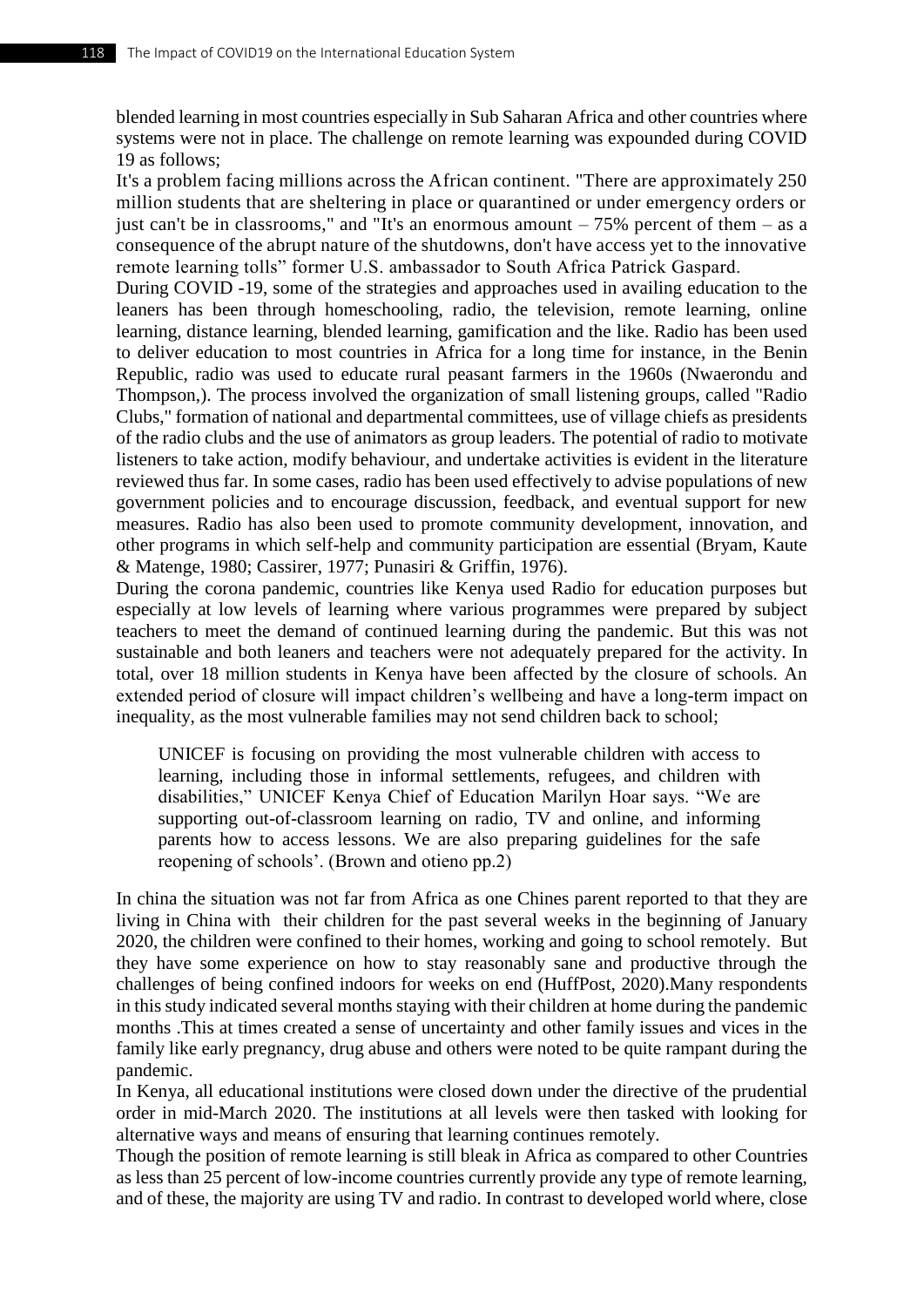to 90 percent are providing remote learning opportunities, with almost all offering services online.

In adapting and adopting new learning and teaching paradigms, the education sector had to leverage the assets of homebased learning and as they stay and work at home, rather than trying to recreate school. The Remote mode of learning is capable of bringing private meaningful learning experiences that can connect to leaners home environment, interest and local identities and also use the available devices in the home environment. It may come with its merits and demerits but because the instructor is not immediately present in front of the class as leaners in Kenya are used to, some necessary adjustments had to be done by the education institutions and the learners (pupils/students).In higher education, especially universities, existing polices had to be redrafted to include online learning pedagogy as an emergency pedagogy. The new teaching approaches received mixed feelings from policy makers, service providers, students and other stakeholders. But to save on time and normalize the situation, strategies were set and remote learning implemented in most educational institutions. Learning continued both in synchronous and asynchronous modes and institutions were able to cope with the termly and semester requirements alongside providing reading resources remotely as done by the University of Nairobi through utilization of electronic resources with thousands of learning resources available remotely. These initiatives were lauded by majority of education stakeholders as remote learning and homeschooling concepts have been embraced at relevant levels.

From the instructor's perspectives, remote learning has its challenges like lack of well-defined infrastructure systems, lack of adequate preparation for the sudden charge, having both students and instructors at home same time , lack of internet connectivity, students preparedness ,cost of teaching and preparation for online teaching, online assessment and evaluation nightmare among others.

For students, attitude change is still needed, lack of reasonable and relevant devices to facilitate the learning process, some from nomadic communities are notable to be in one place during scheduled classes, students with disabilities losing in the online process, lack of internet connectivity in rural areas, no preparation on migration from face to face to online learning and others. For institutions, the move from school to remote learning comes with several challenges like cost, policies to implement it, structures and facilities, staff training, relevant and available resources, student's diversity, examination issues online and others.

Educational institutions have somehow weathered the storm in meeting the demands for enhanced teaching and learning using an array of devices during the COVID-19 pandemic in Kenya. These achievements may change the education system in the country for some years to come with learners utilizing and appreciating the value of digital devices they have in their hands like mobile phone, smart phones, laptops, tablets and others. For institutions, the whole process of learning and teaching though tedious, will drastically change to incorporate new inventions and innovations which will aid and assist in offering quality, relevant and competitive education. This will go alongside help in achieving the Sustainable Development Goals (SDGs) for all in low-income economies wherever and whenever they are in time.

This study researched on how education systems in Africa reacted to COVID-19 in terms of learner and teacher preparation during the pandemic, use of technology for teaching and learning; role of education stakeholders during crisis, availability of relevant resources and financial challenges. Another key component of this chapter is assessment. Webber (2012, p. 202) defines assessment as playing the role of evaluating a student's comprehension of factual knowledge. More compressive definition states that assessments are activities designed primarily to foster student learning. Webbers definition of assessment came handy during COVID -19 pandemic as learner-centred assessment activities included "multiple drafts of written work in which faculty provided constructive and progressive feedback to students as they continued with remote learning though was more of a challenge in countries like Kenya where there is poor network in rural areas and the students too lack electronic devices for online assessment.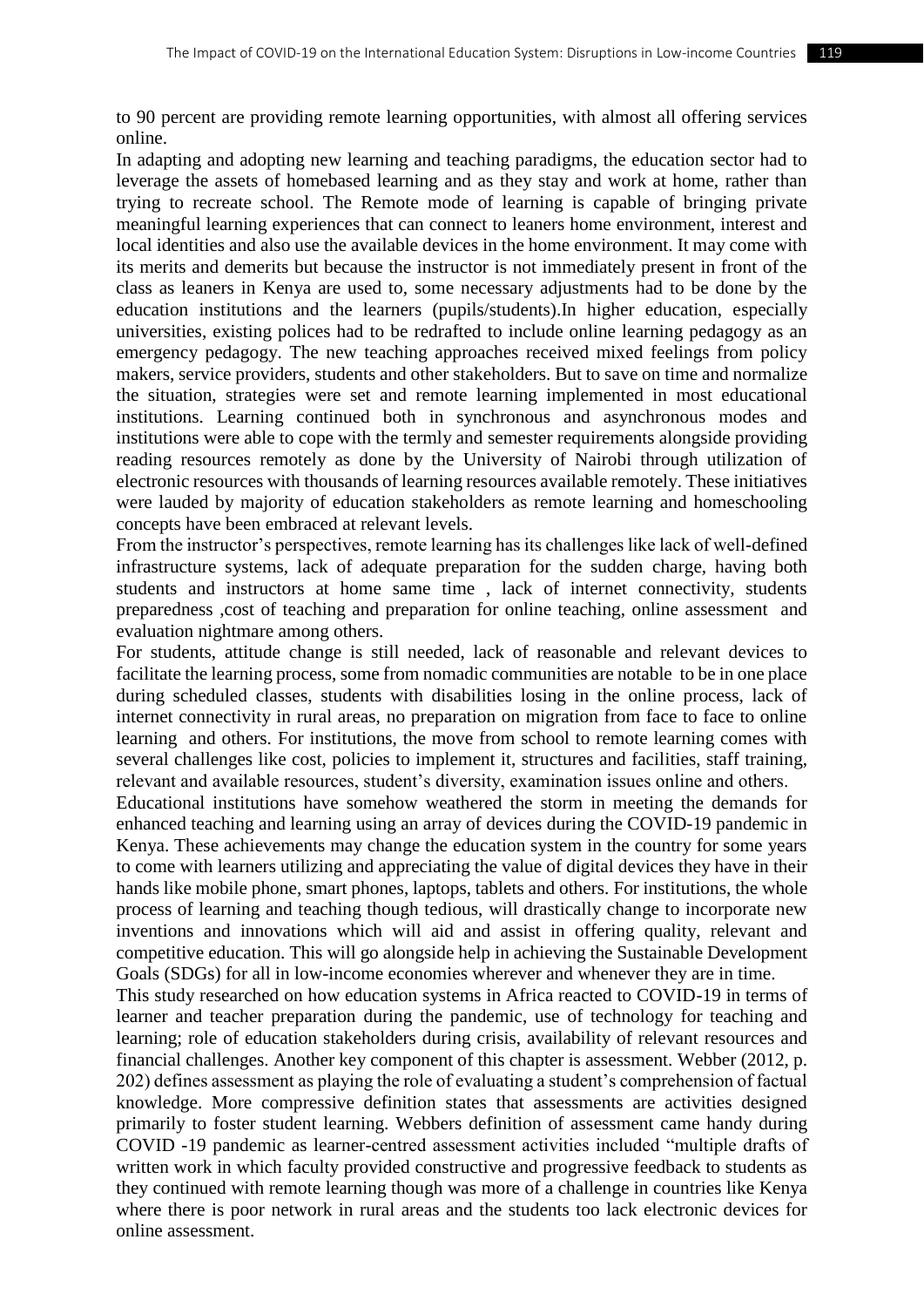## **2.1 Study approach**

The approach presented in this paper was based on practices of education at level various levels during COVID-19 pandemic 2020. The study relied on information from ,scholars, reliable media, sources reports, authentic International reports and internal reports, opinion leaders and think tanks from webinar series and panel discussions mainly on education and COVID-19,education institution websites , global respondent's online and interviews ,local respondent questionnaires and interviews and WhatsApp groups from Global perspectives. These fora and the sources provided a rich source of information to enable scooping review to take place. The target population for the respondents were teachers, parents, education administrators, IT staff and service providers, the community was also a major source of information. The information gathered was quite up to date in relation to what was happening during COVId-19 though situations kept changing and new concepts and reports kept flowing in and out.

Private and public actors involved in education are quite diverse. This study also narrated how various stakeholders were involved in education during COVID-19 pandemic to ensure continuity and uptake of courses by learners. This study targeted both local, national and international education stakeholders who were involved in ensuring continuity and normalcy was realized despite lockdowns, curfews and other restrictions during the pandemic. The stakeholder engagement were in terms of trainings, ICT service providers. Media houses, publishers and the like.

#### **Theoretical framework: Change Management Theory**

This study is grounded on Michael Fullan Change Management Theory. His work is grounded on educational change. The theory is focused on "the human participants taking part in the change process" (Ellsworth, 2001). The New Meaning of Educational Change presents guidelines for resisting, coping, or leading change efforts from perspective ranging from the student to the national government. Fullan (1982, 1991) focuses on the roles and strategies of various types of change agents.

#### **2.2 Popular learning strategies adopted**

The education sector in most Africa countries have all along concentrated the school symbol of the teaching and learning process. Institutions like universities are revered as epitomes of knowledge. That is why despite the challenges realized during COVID-19 pandemic, a number of universities in both developed and developing economies try to adjust to other modes of operation and teaching because universities are seen as the ones to guide the education process at each level and to be a role model to others. According to Bates (2019);

There are very good reasons why universities have been around for more than 800 years, and are likely to remain relevant well into the future. Universities are deliberately designed to resist external pressure. They have seen kings and popes, governments and business corporations, come and go, without any of these external forces fundamentally changing the nature of the institution. Universities pride themselves on their independence, their freedom, and their contribution to society. So let's start by looking, very briefly, at these core values, because any change that really threatens these core values is likely to be strongly resisted from professors and instructors within the institution.

To survive during the pandemic, education institutions adopted various coping teaching and learning strategies and frameworks.

Education being the key sector of the economy was thrown in disarray and confusion. Various learning models like distance learning, home schooling and other approaches took the centre stage in the education sector as indicated by various stakeholders. One of the mode of learning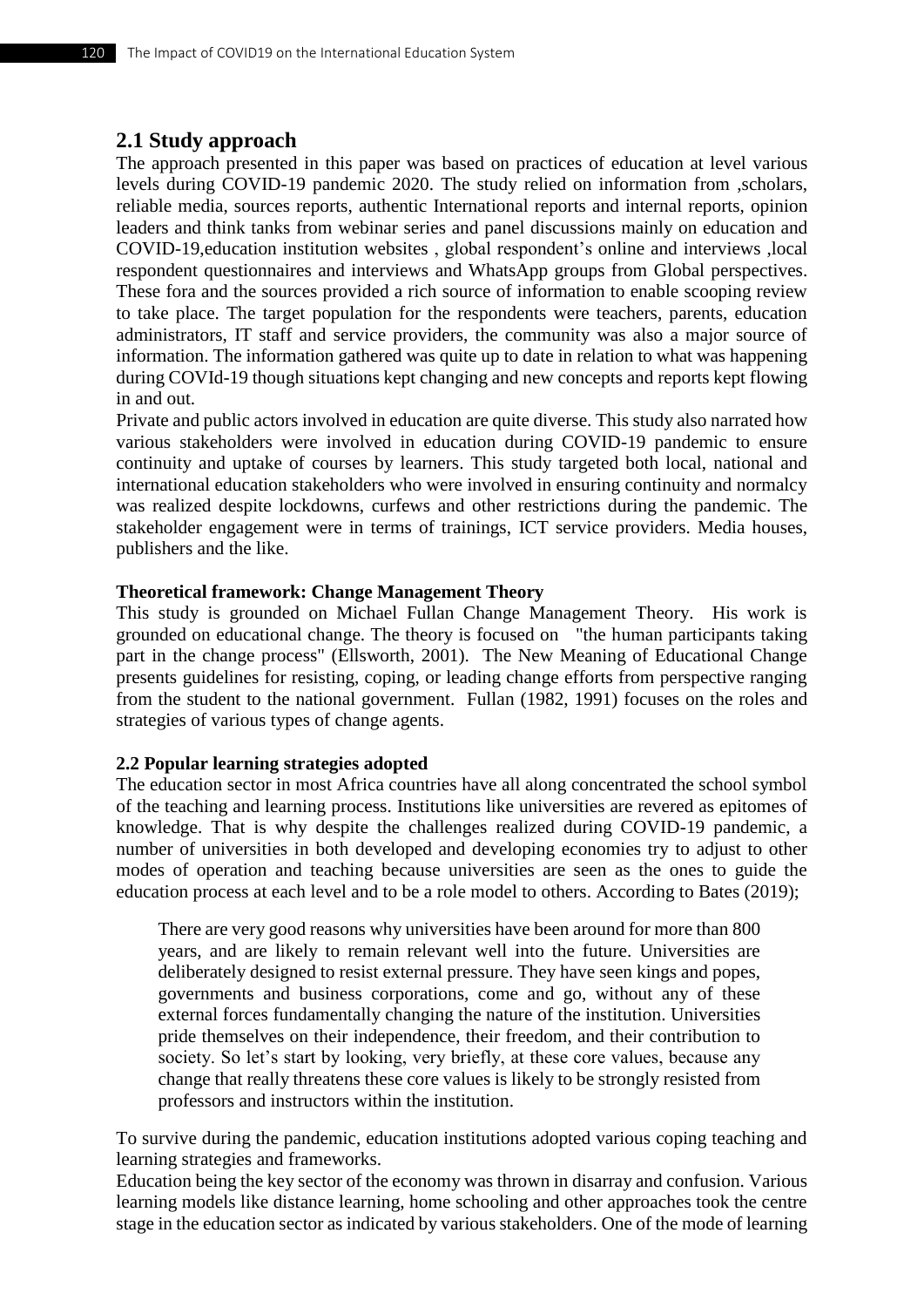which was quickly and hastily adopted was blended learning. Defined as learning using a combination of traditional face-to-face learning and distributed learning, is considered an instructional model that allows lecturers, students, and content to be in different locations [\(Williams, Bland, and Christie, 2008\).](http://dx.doi.org/10.1039/B801290N) Remote learning has taken the centre stage during covid-19.It's more of trial as children, teens and adults shifted from their classrooms to embrace remote and hybrid learning. From one of the WhatsApp followed in this study, one of the participants from a sub-Saharan Africa taking a massive open Online course (MOOC) on how to teach online had this to say after completing the eight weeks MOOC course organized by the Open University of United Kingdom and African Council for Distance Education (ACDE)

'….I shall adopt the different approaches I leant to my teaching professions so that learners will take a participatory approach to my teaching thereby making less stressful for them to understand ,especially practical oriented course" course participant August 2020

It was more of trial in the era of COVID-19, and no sector was affected like the education sector with school going children, teenagers and their parents and caregivers resorted to home schooling, remote learning and use of Zoom, google hangouts, webex and other forum. The new learning platforms created success stories and were also a source of suffering and depression for some students in low income economies who could not afford to go online or had no knowledge of how to go about learning using electronic devices. The respondents indicated that they were not sure of the security of the platforms like zoom and others. And especially the recorded classes.

The other issue related to security was the WhatsApp groups. A number of WhatsApp's groups which were created as result of COVID-19 were created by schools at various levels to get in touch with the students, some created by groups of parents to ensure contact with the schools. At University level, the respondents indicated the same scenario of more social groups were created for particular classes, courses, institutions based and even for social networking. The WhatsApp platforms were reported to have eased the negative effects of COVID-19 like isolation, depression boredom and many more. Students especially those in colleges and universities were created to connect with their colleague their course tutors and administrators and get updated information.

For the teachers and lecturers too in most countries in Africa just like Kenya, remote learning, distance learning and home schooling caught them off-guard. Online learning and teaching platforms like zoom, google hangouts, Microsoft teams and others were seen as alien by respondents who indicated they had to adjust and learn fast on how to join and use the new models and devices to deliver their classes and conduct exams.

One lecturer respondent noted that;

'I am really not sure how to log in and log out of my class and half of y students cannot access the platform used. There is need for further training on this'

Majority of the respondents in this category indicated that they were not prepared to teach online or they have not been trained to teach online. (Hara, 2000; Hara and Kling, 1999; Welker and Berardino, 2005-2006) in their studies, noted that difficulty with more sophisticated technologies is another challenge for implementing blended learning. Armand et.al.,(2020) noted that we can keep some children learning, but providing an equitable and universally inclusive public education for all is not possible under current condition in many jurisdictions.

School closures mean that the infrastructure we have always relied upon to ensure equitable public education such as schools, textbooks, technology at school, teachers, and classrooms is now unavailable to students. Despite the existence of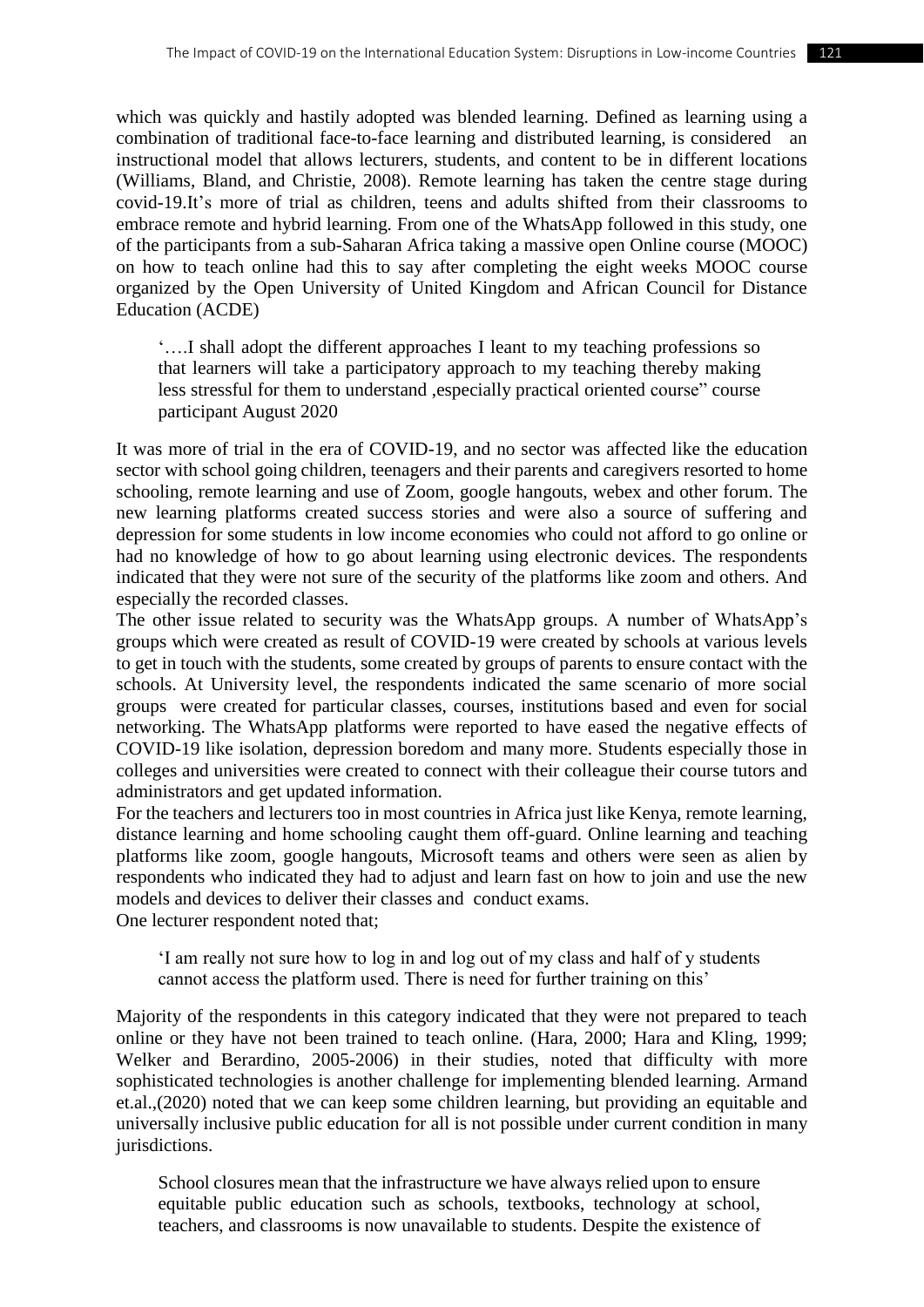distance education programs, and other online resources the fact is many students will not have reliable access to these because of both structural, and socioeconomic barriers. Over half of the world's population still has no access to the internet. Political leaders must provide resources and political will to find solutions that address the inequities The Impact of COVID-19 on the International Education System: Disruptions in Low-income Countries 125 but also equalize inputs so that the requisite infrastructure is in place when schools reopen (Amand et.al, 2020.pp.5)

Another challenge noted by respondents in this study which impacted on education outcome during the pandemic was on the use of technology and internet availability which most of the respondents indicated was a challenge and a major issue. Biggs and Tang (2011) posited that there is need to improve teaching and learning outcomes in meeting the demands for improved teaching for a broader range of students.

Further, this will go a long way in recognizing that good teaching is as much a function of institution-wide infrastructure as it is a gift with which some lucky academics are born Studies on low internet connectivity has concluded that poor internet connectivity has been reported to inhibit students' ability to engage in online discussion and creates considerable frustration which can negatively impact learning (Biggs and Tang, 2011, Smyth et al., 2012, King, 2002) One teacher respondent had this to say on internet connectivity and learning;

When technology issues arise in the middle of a class session because of limited bandwidth, lousy microphone, frozen video, uncontrolled background noise and others, the situation can be messy and out of control. It's much easier to help a student in a physical physics class but quite difficult to do that online, it's easier to rectify an exam anomaly online but difficult to assist a student upload his/her examination sheet online.

In terms of policies that promote new models of learning, the study realized there was need for government and institutions to formulate policies and procedures that encourage good teaching and assessment across institutions and various education levels. This could caution the various scenarios realized when online and home schooling mechanisms were implemented across board in several education institutions. A study by Lizzio et al., (2002) concluded that elements of the learning environment, which can be influenced and controlled by instructors, affect not only how students approach studying, but also the subsequent learning outcomes they attain.

Remote and hybrid learning though has been in Africa for sometimes was considered new and brought about by COVID19.It was noted that learning remotely can help in access to education especially in African countries where thousands of learners are out of school due to various issues like conflicts, poverty, historical injustices among many more.

#### **2.3 Reversed online system**

African countries are yet to invest more in education. In most of the countries in the continent, education budget has never been enough to meet all the educational expenses. Despite the fact that the resources are diminishing, the sector has received a number of young and aggressive learners who are online 24/7.This calls for enhanced learner support services to be proved at various levels to enable the learners not lose focus. The study found out that most institutions especially the government funded institutions in many African Countries had challenges of financing and could not easily cope up with the requirements on online and remote learning as the pandemic continued disrupting the flow of things.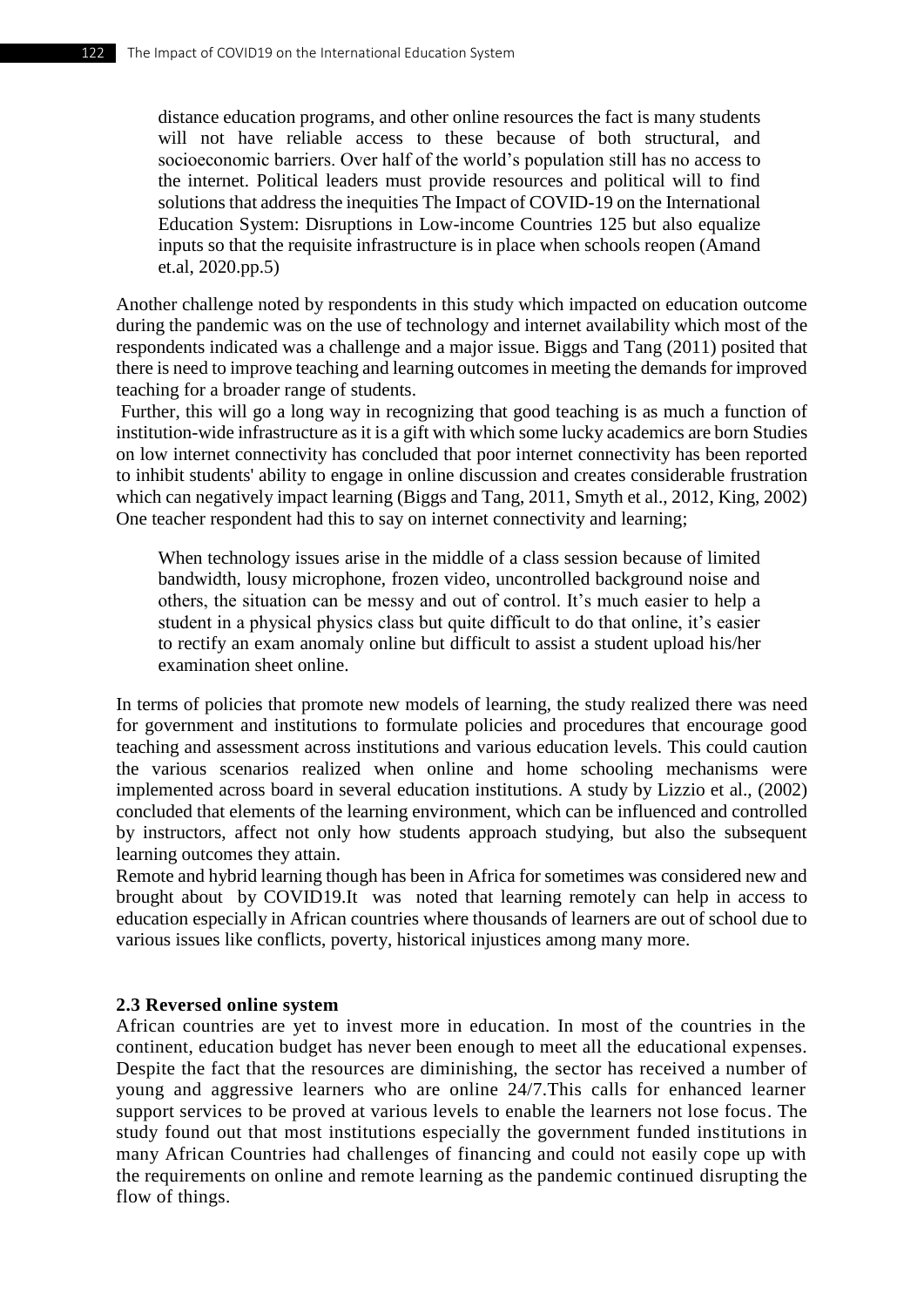Additionally, with more and more colleges moving to online and hybrid class offerings, it is critical to serve these students with comparable services to meet required quality standards and enhanced support student success.

The digital native–digital immigrant metaphor segregates the individuals who are assigned these labels and results in an unequal power structure. It also implies that the immigrant can never become a native, which may serve to excuse individuals without tech skills (e.g., I don't know how to fix the computer, because I'm a digital immigrant).In most situations, the education sector in Arica is underfunded and ill equipped to handle normal school routines especially the government schools.

Schools use all kinds of technology to varying degrees, but the technologies to support in-class learning only partially overlap with the technologies needed to support distance learning. But certainly our schools, especially urban and rural schools, are dreadfully underfunded, and that insufficient investment will be increasingly revealed in the weeks ahead. This study noted that Schools were not only ready in having and training staff on available resources for education uses in crisis but also lacked the knowledge to use the emerging teaching and learning models.

Patta( 2020) noted that in South Africa, as coronavirus lockdowns forced millions of young people around the world to adapt to online learning, access to the internet has become one of the biggest challenges in the world's poorer communities(CBS News May, 2020).The internet scenario . Reich, an assistant professor of comparative media studies and director of the Teaching Systems Lab at the Massachusetts Institute of Technology, points out that internet access is a scarce commodity for many Americans. Just 56 percent of adults in households earning below \$30,000 have broadband internet at home, and about 17 percent of adults access the internet at home through a smartphone only. This situation is more profound in Africa where internet penetration is quite slow especially in African Countries rural areas where at times electricity is a challenge.

## **Conclusion**

COVID-19 is one of the highest disruptions in education if history will be written. Schools and other education institutions in Africa closed in March 2020 and the situation was realized in other parts of the world. Stakeholders had to be involved and engaged to enable learning to continue despite the disruptions especially in African countries where preparation for alliterative learning strategies were not in place. Emerging technologies had to be put in place and adjustments were done to the education sector to cater for the disruptions at various levels.But these adjustments had been done with consideration to the capability of the people involved, availability of resources and government responses to the situation. Community involvement has also been at the forefront in ensuring learning is on in schools and other education institutions ether remotely or on distinct face to face basis as the situation allows. The chapter expounds on the disparities which exists in education in different countries in Africa and at different levels and with verifying degrees as per the region and location. Resources has been noted as the pillar to education whether in class remotely or in home environment. Teacher's capability and resilience is quite crucial in ensuring the education process goes on as they are the pillars of the education process and they role and participation becomes crucial. This also calls upon education planners and policy makers to re-imagine the training and preparation of teachers and other tutors at all levels to have necessary skills to impart knowledge to learners in the  $21<sup>st</sup>$  century.

The pandemic has also opened new avenues of partnership in education to all. Educators at all levels have now realized the value and importance of working with relevant stakeholders like system developers, innovators, internet providers, telecommunication networks, technology providers and others to ensure quality education in line with the sustainability development goals.

The other issue which was realized during the study is the need for more investment in education. There is need to have relevant and related technology in education for the benefit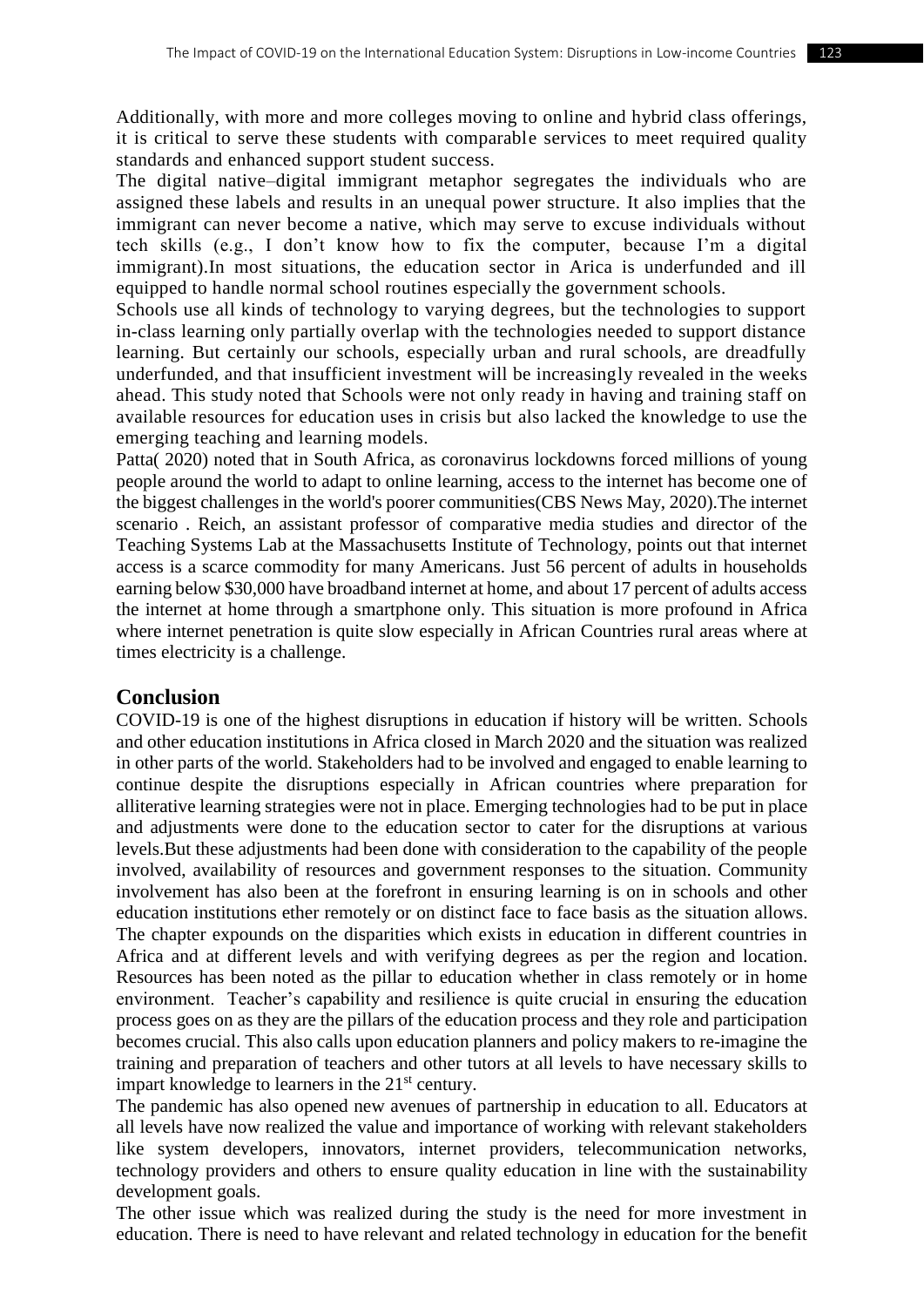of all leaners .This calls for various governments to ensure more allocation of resources to the education sector especially in low income courtiers so that all learners are empowered. This will also ensure that the digital divide realized in many low income countries is cushioned and managed well so that learners can compete well globally.



*Appendix 1*

*Using zoom for new student's orientation at the University of Nairobi, Kenya- September 2020*

#### **Acronyms and Abbreviations**

AU-African Union CDC: Centre for Disease Control (CDC) SDGS: Sustainable Development Goals TV: Television

## **References**

- Aliza Duby (1990). The Effectiveness of Radio as an Educational Medium, Educational Media International, 27:3, 154-157, DOI: 10.1080/0952398900270303
- Andrew Brown and Brian Otieno (May 2020).Learning from home in Kibera, during COVID-19 As classrooms remain closed, children continue their education from their Kibera homes. https://www.unicef.org/kenya/stories/Learning-from-home-in-Kibera-during-COVID-19
- Armand Doucet, Dr. Deborah Netolicky, Koen Timmers and Francis Jim Tuscano (2020). Thinking about Pedagogy in an Unfolding Pandemic An Independent Report on Approaches to Distance Learning During COVID19 School Closures Independent Report written to inform the work of Education International and UNESCO, Version 2.0 | 29 March 2020
- Bates, A.W. (2019). Teaching in a Digital Age Second Edition. Vancouver, B.C.: Tony Bates Associates Ltd. Retrieved from <https://pressbooks.bccampus.ca/teachinginadigitalagev2/>
- Bob Wekesa .What will happen to Africa after the coronavirus? Retrieved from https://www.iol.co.za/ 30 March 2020

Continental Education Strategy for Africa CESA 16-25 2016 – 2025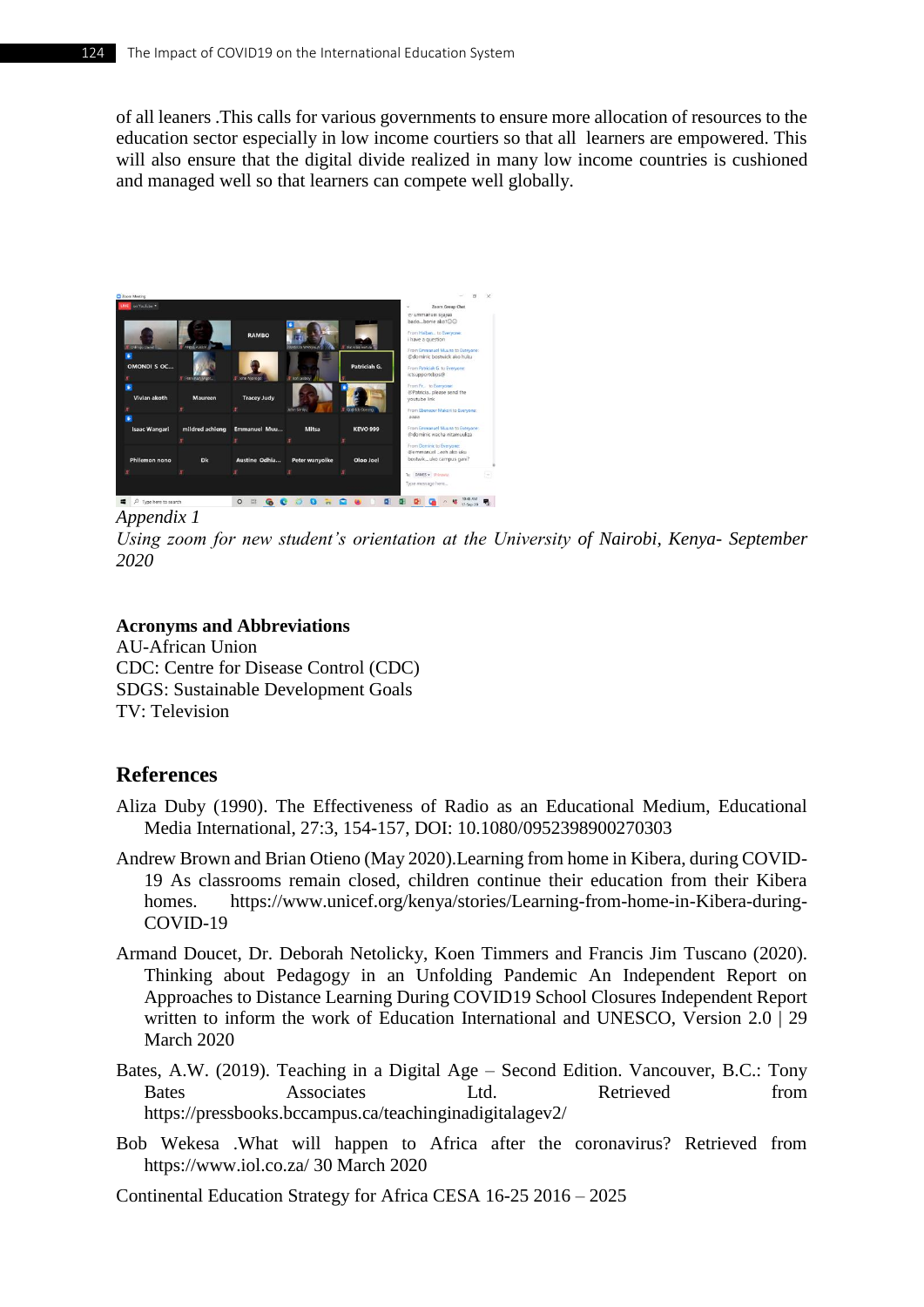- Byram, M., & Kidd, R. (1983). A hands-on-approach to popularizing radio learning group campaigns. Convergence, 16(4), 14-22.
- N.G. Nwaerondu, Gordon Thompson (…) The Use of Educational Radio in Developing Countries: Lessons from the Past \http://www.ijede.ca/index.php/jde/article/view/315/209, VOL. 2, No. 2, 43-54
- Debora Patta( 2020).Pandemic underscores Africa's digital divide as schools move online.CBS News May 5, 2020.
- Hara, N. (2000). Student distress in a web-based distance education course. Information, Communication & Society, 3(4), 557-579. Doi: 10.1080/13691180010002297
- Hara, N., & Kling, R. (1999). Students' frustrations with a web-based distance education course. First Monday, 4(12). Retrieved from <http://www.firstmonday.org/article/view/710/620>
- HuffPost March 1(2020), We've Been in Coronavirus Lockdown in China for 8 Weeks. Here's What You Should Know. Anonymous In China
- Incheon Declaration and framework for Action for implementation of Sustainable Development Goal 4The Education 2030 Framework for Action (2015) Published by Education International - Sept. 2018 ISBN 978-92-95109-66-7 (Paperback) 978-92- 95109-67-4 (PDF)
- John Biggs and Catherine Tang(2011).Teaching for Quality Learning at University What the Student Does 4th edition ISBN 13: 978-0-33-524275-7,ISBN 10: 0-33-524275-8,eISBN: 978-0-33-524276-4
- King, K. P. (2002). Identifying success in online teacher education and professional development. The Internet and Higher Education, 5(3), 231-246. Doi: 10.1016/S1096- 7516(02)00104-5
- Lizzio, A., Wilson, K., & Simons, R. (2002). University students' perceptions of the learning environment and academic outcomes: Implications for theory and practice. Studies in Higher Education, 27(1), 27-52. Doi: 10.1080/03075070120099359.
- Michael Fullan:A force for School Improvement .Learning to do what matters most.Jossey-Bass Wiley.,USA2011 pp.1-5
- Nelly P. Stormiest (2018). The Global Status of Teachers and the Teaching Profession. Education
- Research, Published by Education International Sept. 2018 ISBN 978-92-95109-66-7 (Paperback) 978-92-95109-67-4 (PDF)
- Ricky Ricardo (2020).Educational Effects, Landscape Architecture Australia, No. 167 (August 2020), pp. 23-27 Published by: Architecture Media Pty Ltd Stable URL:https://www.jstor.org/stable/10.2307/48574918
- Stoerger Sharon (2009).The Digital melting Point: Bridging the digital Native -immigrant divide. Peer Reviewed Journal on the internet Volume 14, number 7-6 July 2009
- Steven J. Klees ,Nelly P., Stromquist Joel and Samoff Salim Vally(2019).The 2018 World Development Report on Education: A Critical Analysis.https://doi.org/10.1111/dech.12483Citations
- UNESCO Report (2020).Christelle ALIX .Advocacy for Quality Education for All in Africa.https://en.unesco.org/news/advocacy-quality-education-all-africa